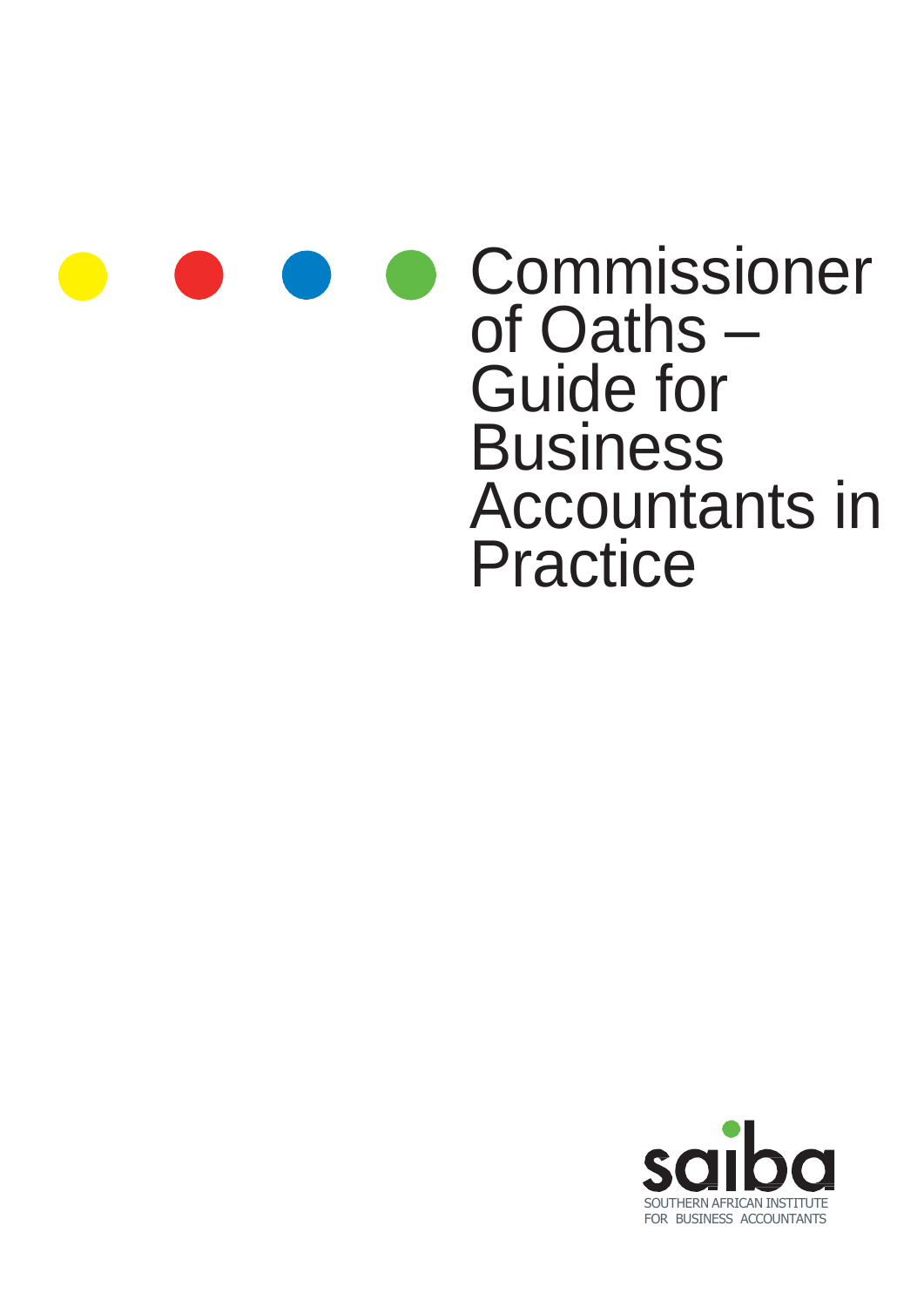The Southern African Institute for Business Accountants 10 Centuria Park 265 Von Willich Ave **Centurion** 0046

For further information on this guide, please email technical@saiba.org.za. Registered SAIBA members in good standing may download this publication from the SAIBA website: [http://www.saiba.org.za.](http://www.saiba.org.za/)

The mission of The Southern African Institute for Business Accountants (SAIBA) is to serve the public interest, strengthen the accountancy profession in Southern Africa and contribute to the development of a strong regional economy by establishing and promoting adherence to high-quality professional standards, furthering co-operation on such standards and speaking out on public interest issues where the profession's expertise is most relevant. This will enable SAIBA to deliver trusted advisors to Southern African small business and support staff to big business.

Publication copyright© May 2014 by the Southern African Institute for Business Accountants (SAIBA). All rights reserved. Permission is granted to make copies of this work provided that such copies are for use in academic classrooms or for personal use and are not sold or disseminated and provided that each copy bears the following credit line: "Publication copyright © January 2014 by Southern African Institute for Business Accountants. All rights reserved. Used with permission." Otherwise, written permission from SAIBA is required to reproduce, store or transmit this document, except as permitted by law.

SAIBA assumes no liability or guarantee whatsoever for damages of any type, including and without limitation for direct, special, indirect, or consequential damages associated with the use of this publication. This publication does not constitute legal advice. Users of this document should obtain their own legal advice before applying the content of this document.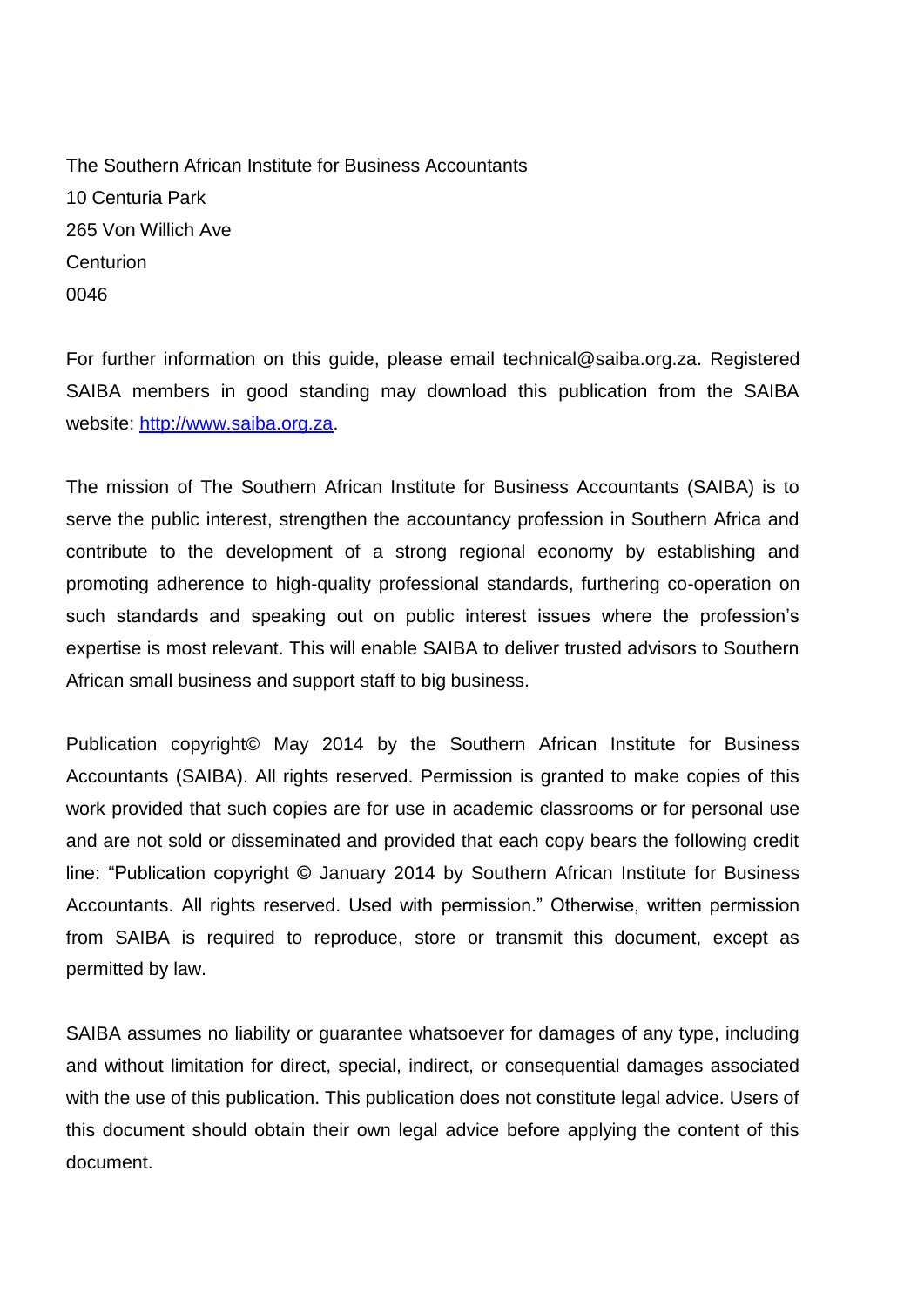# • Table of contents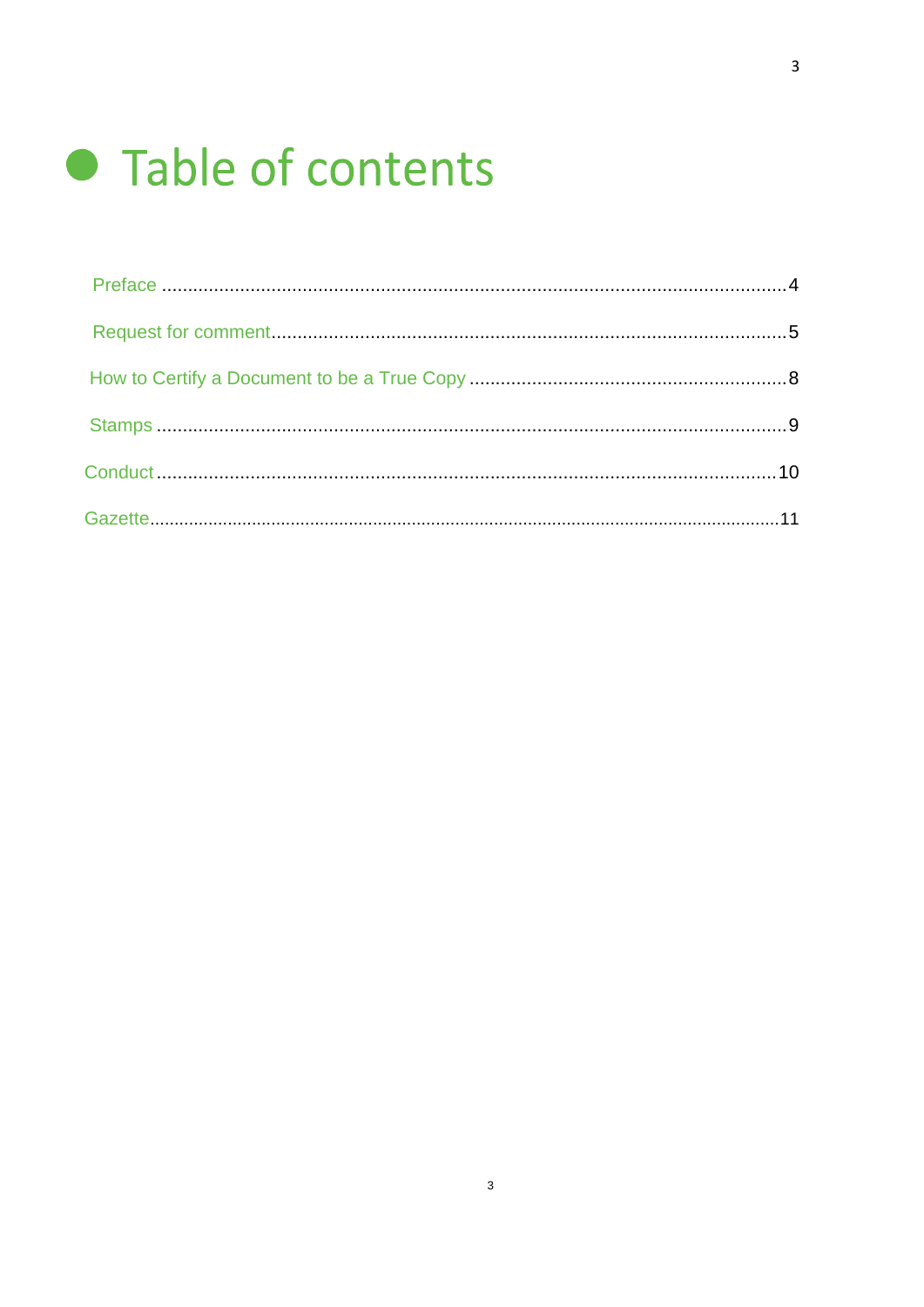## **•** Preface

This **Commissioner of Oath – Guide for Business Accountants in Practice** (the Guide) was commissioned by the SAIBA Small and Medium Practices (SMP) Committee to provide guidance to small and medium sized practices (SMPs) on their duties under The Justices of the Peace and Commissioner of Oaths Act No. 16 of 1963, Regulation No. 66A (the Act)

In Government Gazette R421 dated 30 May 2014, it was approved that the Southern African Institute for Business Accountants: Business Accountants in Practice are ex officio (by reason of the designation they hold) Commissioners of Oath in terms of the Act. In terms of this ex officio status, the Business Accountant in Practice designation must be maintained in order to retain the Commissioner of Oath status.

Section 6 of the Act provides that the Minister may designate the holder of any office as a commissioner of oaths for any area specified in such notice. A designated member of a professional institution is regarded as the holder of an office. In addition Business Accountants in Practice are recognized in various statutes such as the Close Corporations Act, 1984 and the Companies Act, 2008.

Nicolaas van Wyk CEO

May 2014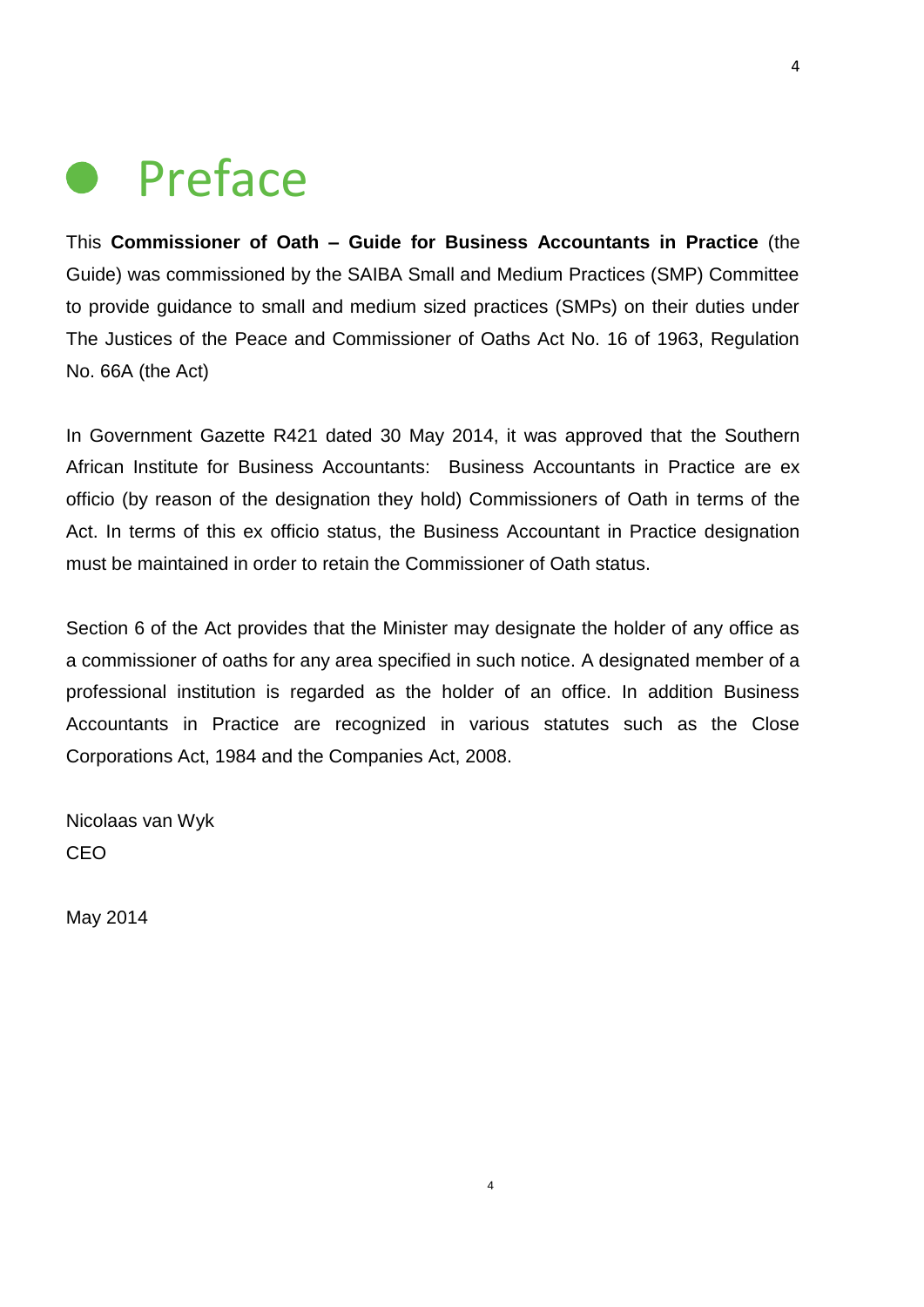## $\bullet$ Request for Comment

This is the first version of the Guide. We consider the Guide to be of high quality and useful in its present form, but like any first edition, it can be improved. Hence, we are committed to updating the Guide on a regular basis to ensure it reflects current best practice and is as functional as possible.

The next update is scheduled for 2015. We welcome comments from members and other stakeholders. These comments will be used to assess the Guide's usefulness and to improve it prior to publishing the second edition.

Please submit your comments to [technical@saiba.org.za](mailto:technical@saiba.org.za)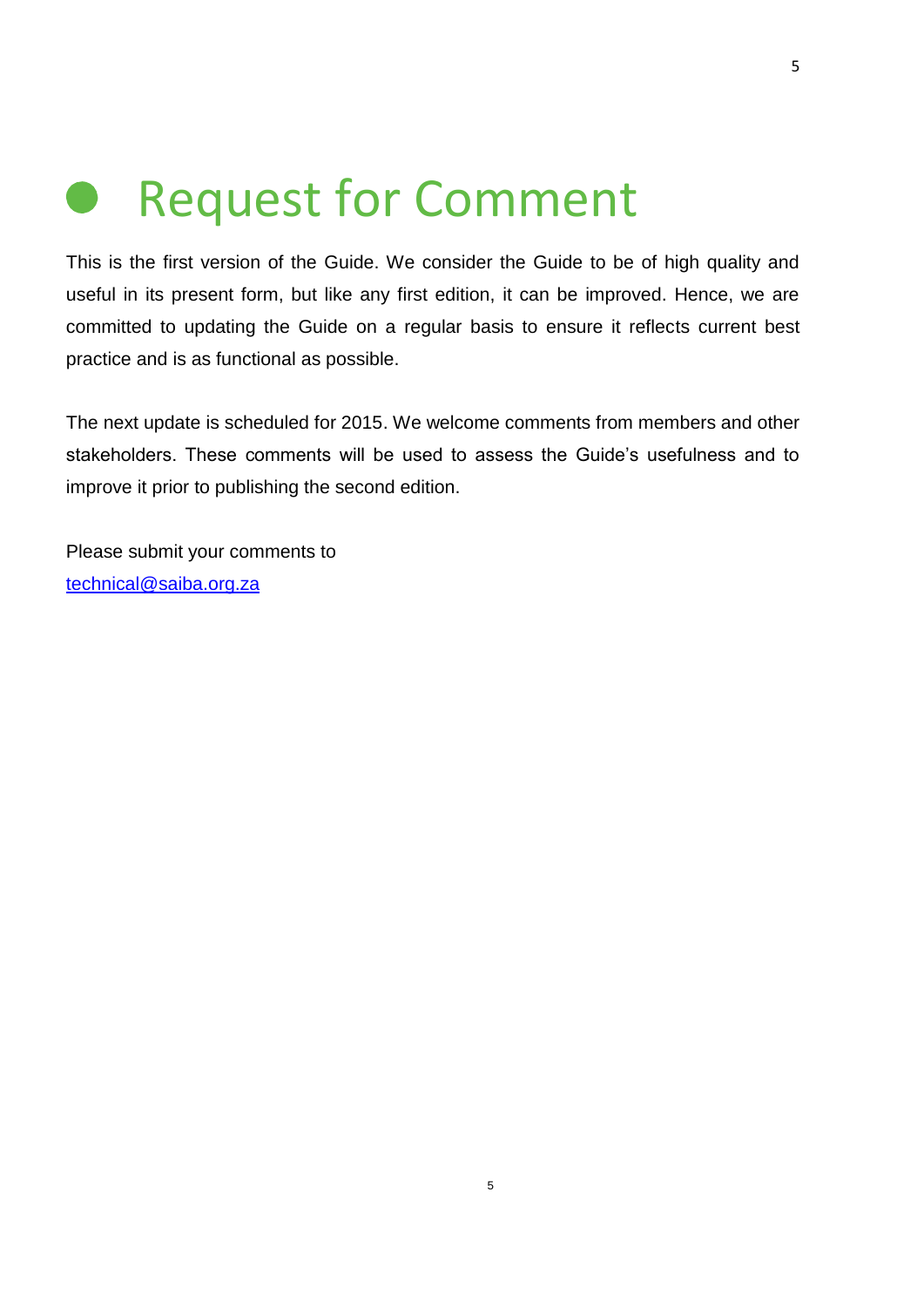# **• How to Perform an Oath or** Affirmation

- 1. A Commissioner of Oaths may administer an oath or affirmation to or take a solemn or attested declaration from any person, provided that that person is willing to make the oath or affirmation or declaration and provided that he/she is not so prohibited under the Act.
- 2. The person signing the declaration, known as the deponent, must sign the declaration in the presence of the Commissioner of Oaths.
- 3. Once signed, the Commissioner of Oaths must certify that the deponent has acknowledged that he/she knows and understands the contents of the declaration and state the manner, date and place of taking the declaration.
- 4. Before a Commissioner of Oaths administers to any person the oath or affirmation prescribed by Regulation 1 of the Act, he/she shall ask the deponent:
	- a. whether he/she knows and understands the contents of the declaration; and
	- b. whether he/she has any objection to taking the prescribed oath; and
	- c. whether he/she considers the prescribed oath to be binding on his/her conscience.
- 5. If the deponent acknowledges that he/she knows and understands the contents and has no objection to taking the oath, the Commissioner of Oaths may administer the oath. Should he/she object to taking the oath, then an affirmation may be administered.
- 6. An oath is administered by causing the deponent to utter the following words:

*"I swear that the contents of this declaration are true, so help me God".*

7. An affirmation is administered by causing the deponent to utter the following words:

*"I truly affirm that the contents of this declaration are true".*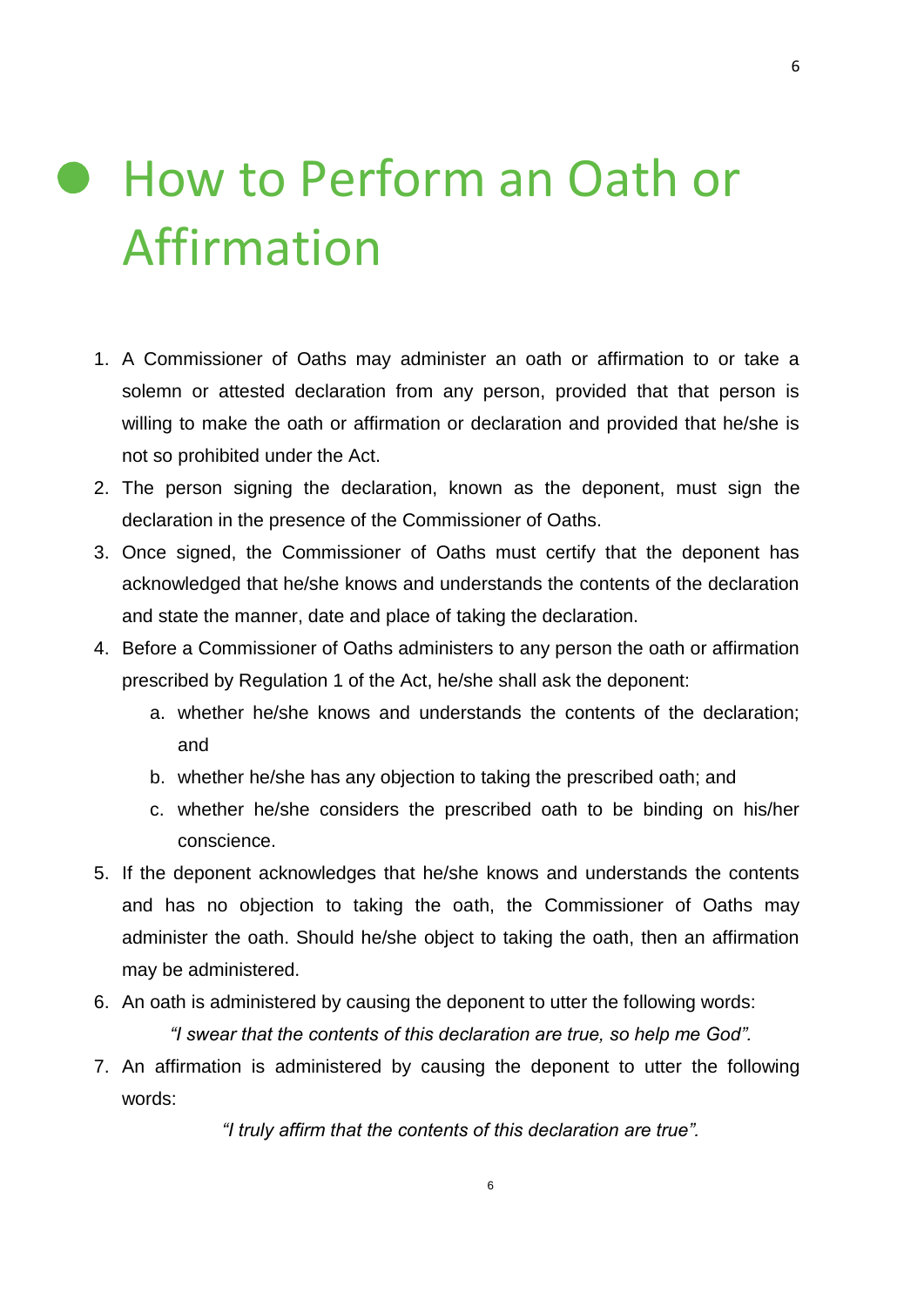- 8. He/she must then sign the declaration, print his/her full name and business address below his/her signature, state his/her designation and office held by him/her as he/she holds his/her appointment ex officio, all of which should appear on the relevant stamp.
- 9. No fee may be charged for administering any oath or affirmation or attesting any declaration.
- 10.A Commissioner of Oaths cannot administer an oath or affirmation relating to a matter in which he/she has an interest.
- 11.The following is an example of the certification paragraph to be used by a Commissioner of Oaths:

*"I certify that the DEPONENT has acknowledged that he/she knows and understands the contents of this affidavit, that he/she does not have any objection to taking the oath, and that he/she considers it to be binding on his/her conscience, and which was sworn to and signed before me at on this the day of \_\_\_\_\_\_\_\_\_\_\_\_20\_\_\_\_\_\_ , and that the administering oath complied with the regulations contained in Government Gazette No. R 1258 of 21 July 1972, as amended.*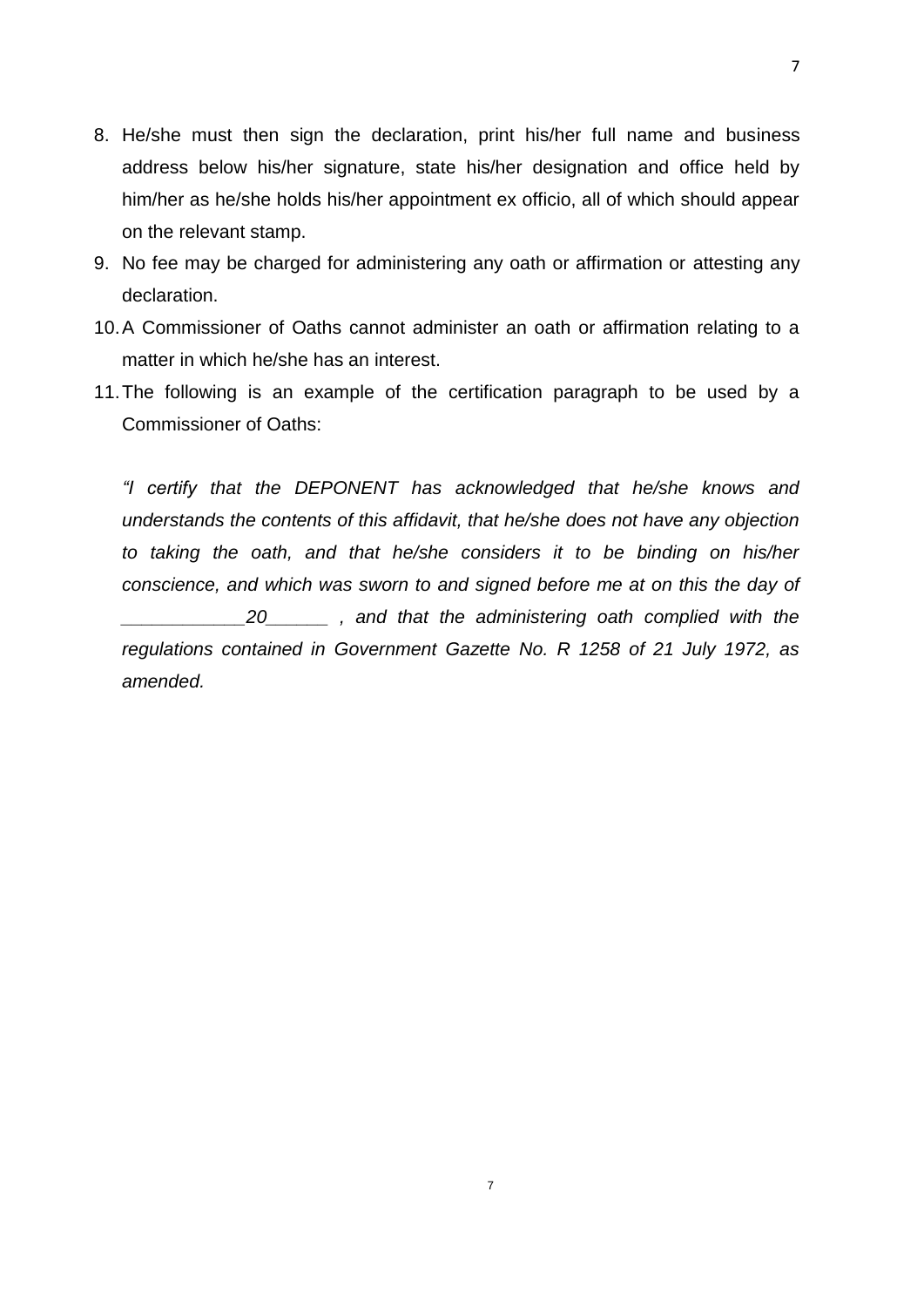# **• How to Certify a Document** to be a True Copy

1. A document can be certified to be a true copy of the original by a Commissioner of Oaths by verifying the copy against the original and by affixing the words:

*"I certify that this document is a true copy of the original which was examined by me and that, from my observations, the original has not been altered in any manner"*

or

*"Certified a true copy of the original"*

- 2. Very Important: mere knowledge of the existence of the original document will not suffice – the Commissioner must personally inspect/view the original document and compare same to the copy.
- 3. Remember to insert the date of certification.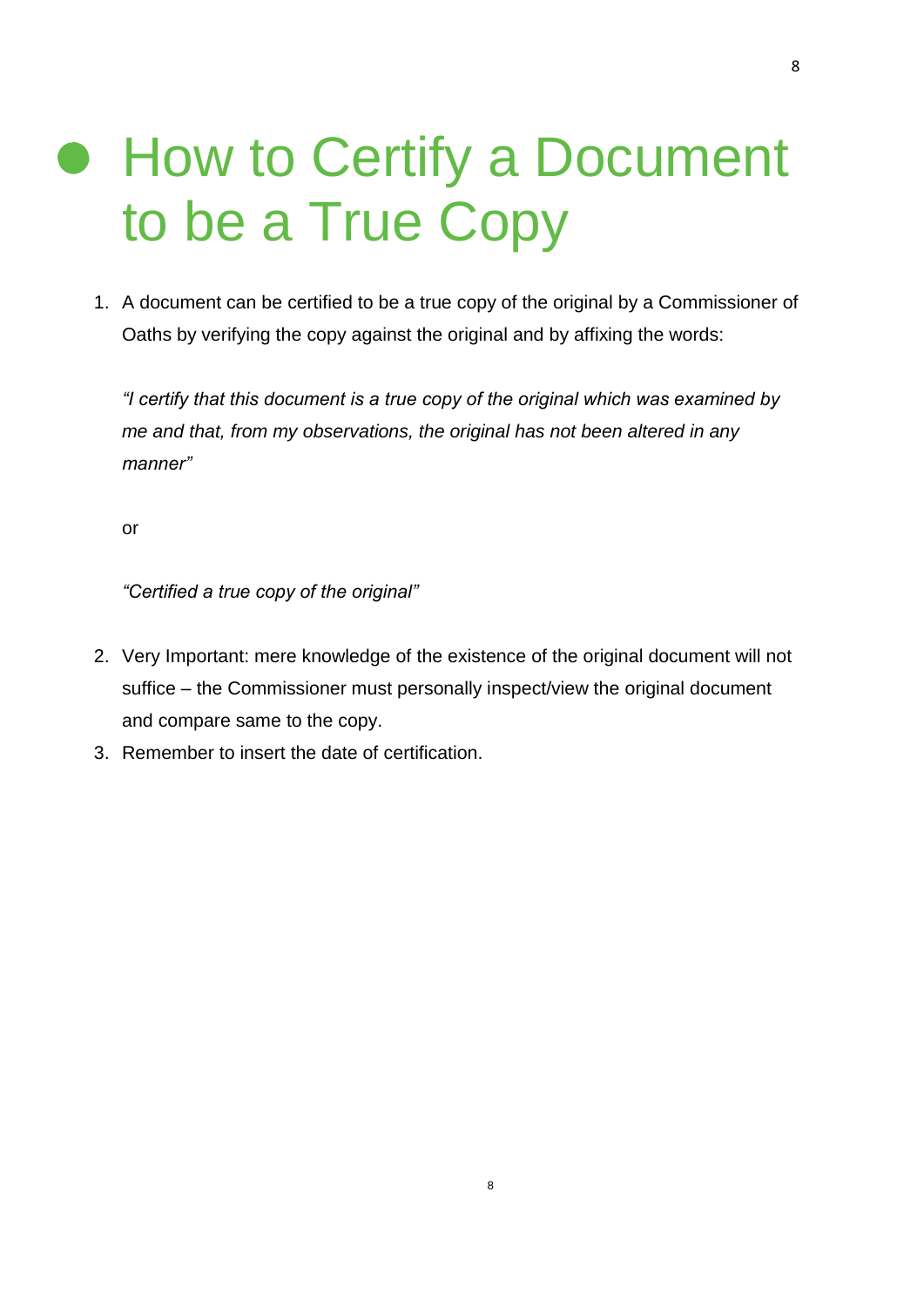

### **Administration of an oath or affirmation**

|                                                                                                                                                                                                                                | "I certify that the DEPONENT has acknowledged that he/she knows and understands the contents<br>of this affidavit, that he/she does not have any objection to taking the oath, and that he/she<br>considers it to be binding on his/her conscience, and which was sworn to and signed before me at<br>this<br>day<br>0f<br>on. |  |  |  |  |  |
|--------------------------------------------------------------------------------------------------------------------------------------------------------------------------------------------------------------------------------|--------------------------------------------------------------------------------------------------------------------------------------------------------------------------------------------------------------------------------------------------------------------------------------------------------------------------------|--|--|--|--|--|
|                                                                                                                                                                                                                                | 20<br>and that the                                                                                                                                                                                                                                                                                                             |  |  |  |  |  |
| administering oath complied with the regulations contained in Government Gazette No. R 1258 of<br>21 July 1972, as amended.                                                                                                    |                                                                                                                                                                                                                                                                                                                                |  |  |  |  |  |
| Signature:                                                                                                                                                                                                                     | Full names                                                                                                                                                                                                                                                                                                                     |  |  |  |  |  |
| <b>COMMISSIONER OF OATHS</b>                                                                                                                                                                                                   |                                                                                                                                                                                                                                                                                                                                |  |  |  |  |  |
| Designation: Business Accountant in Practice (SA) Ex Officio Republic of South Africa                                                                                                                                          |                                                                                                                                                                                                                                                                                                                                |  |  |  |  |  |
| Date: the contract of the contract of the contract of the contract of the contract of the contract of the contract of the contract of the contract of the contract of the contract of the contract of the contract of the cont |                                                                                                                                                                                                                                                                                                                                |  |  |  |  |  |
| Place:                                                                                                                                                                                                                         |                                                                                                                                                                                                                                                                                                                                |  |  |  |  |  |
| <b>Business Address:</b>                                                                                                                                                                                                       |                                                                                                                                                                                                                                                                                                                                |  |  |  |  |  |
| (physical address not postal address)                                                                                                                                                                                          |                                                                                                                                                                                                                                                                                                                                |  |  |  |  |  |

### **Certification of documents**

Certified a true copy of the original document

**Or**

I certify that this document is a true copy of the original which was examined by me and that, from my observations, the original has not been altered in any manner.

Signature: Full names

COMMISSIONER OF OATHS Designation: Business Accountant in Practice (SA) Ex Officio Republic of South Africa Date: \_\_\_\_\_\_\_\_\_\_\_\_\_\_\_\_\_\_\_\_\_\_\_\_\_\_\_\_ Place: \_\_\_\_\_\_\_\_\_\_\_\_\_\_\_\_\_\_\_\_\_\_\_\_\_\_\_\_ Business Address: (**physical address not postal address**)

\_\_\_\_\_\_\_\_\_\_\_\_\_\_\_\_\_\_\_ \_\_\_\_\_\_\_\_\_\_\_\_\_\_\_\_\_\_\_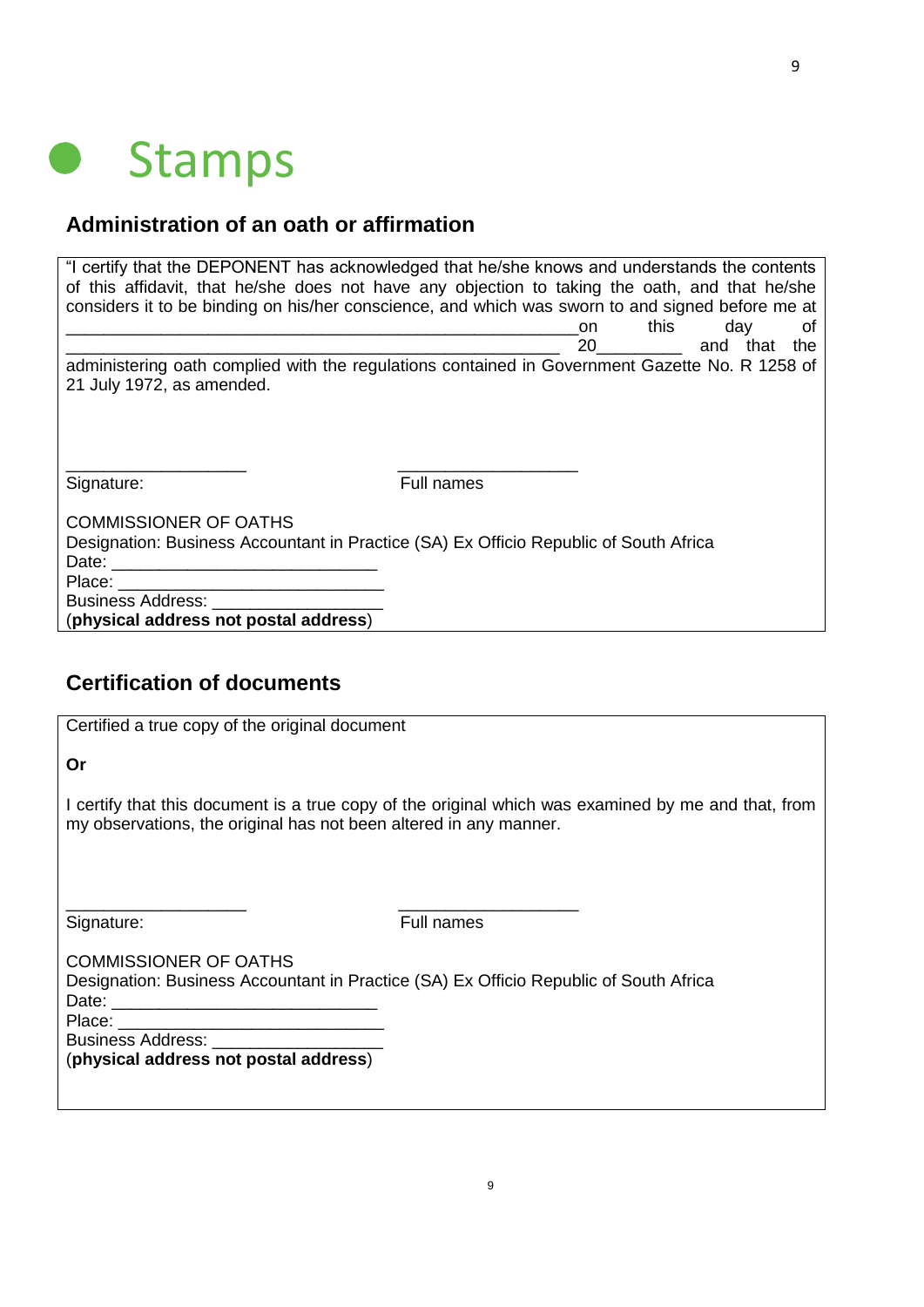## **• Conduct**

- 1. If an oath or affirmation is not taken correctly as prescribed, and the matter goes to court, the affidavit may be declared invalid. This could lead to the acquittal of the accused.
- 2. If the Commissioner of Oaths becomes aware that the person making a statement, was unwilling to take an oath, he or she should not administer an oath.
- 3. It is an offence to make a false statement knowing it to be false in an affidavit, affirmation or solemn or attested declaration, provided that false statement is embodied in a document, the truth of which has been sworn to, affirmed, or declared before a person empowered by the statute to administer oaths or to take solemn or attested declaration.
- 4. An affidavit may be invalid if the Commissioner of Oaths fail to comply with the requirements for administering an oath, by:
	- a. Failing to sign the declaration and to print his full name and business address below his signature, and
	- b. Failing to state his designation and area for which he held his appointment or the office held by him if he held his appointment ex officio.
- 5. A Commissioner of Oaths who attests affidavits, is required to be impartial, unbiased and independent of office where an affidavit was drawn up. For example a Business Accountant in Practice (SA) is not allowed to serve as a Commissioner of Oaths for his own firm.
- 6. If copies of documents are not certified correctly as true copies of the original, the Commissioner of Oaths who certified the document may find himself or herself in court as a co-accused for assisting someone to commit fraud or as a witness to give evidence on the falsified documents.
- 7. Any person who, in an affidavit, affirmation or solemn or attested declaration made before a person competent to administer an oath or affirmation or take the declaration in question, has made a false statement knowing it to be false, shall be guilty of an offence and liable upon conviction to the penalties prescribed by law for the offence of perjury.
- 1 8. Commissioners are required to seriously consider the implications of attesting an affidavit.